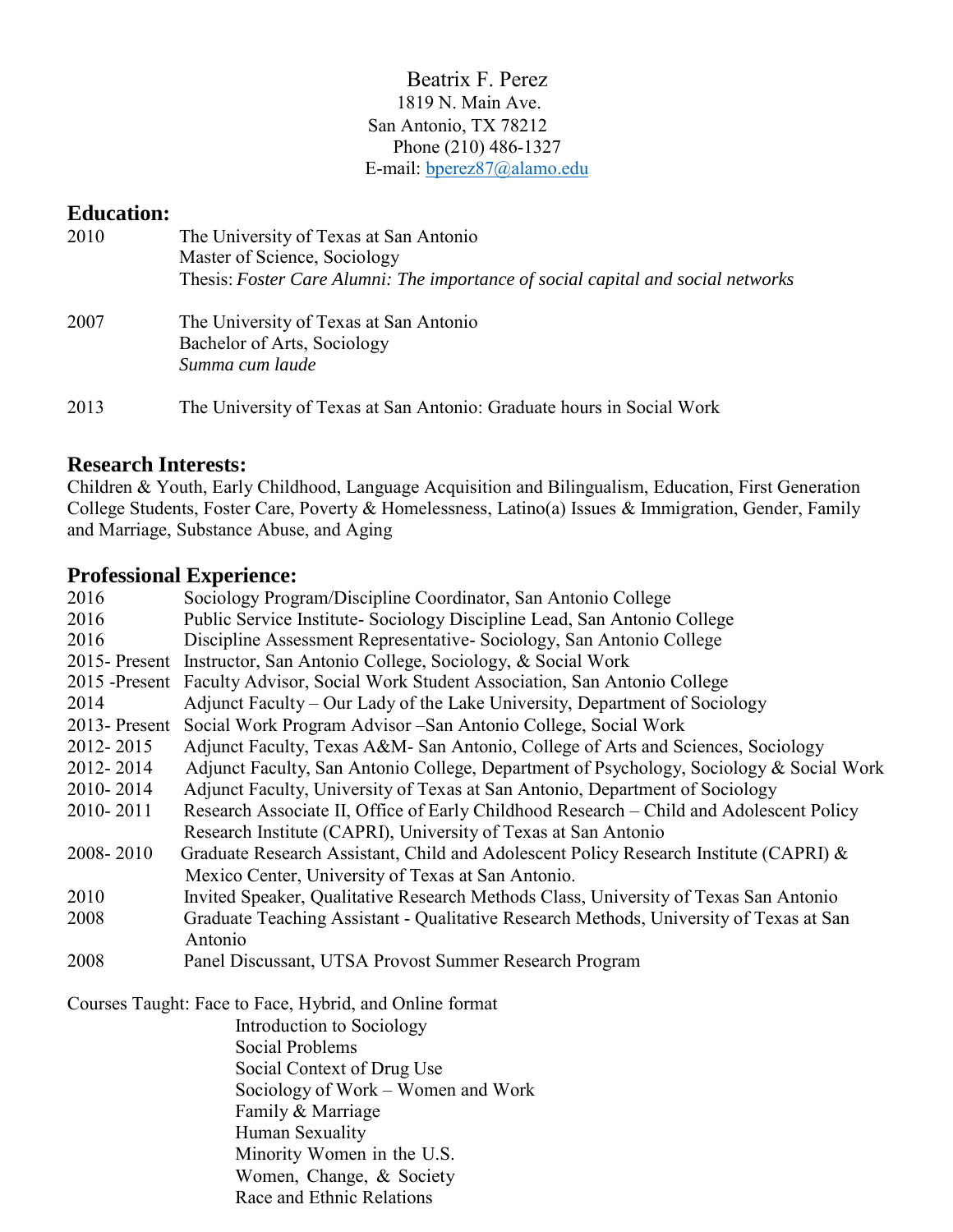Qualitative Research Methods Sociology of Aging Introduction to Social Work Foundations of Social Work in Society Developing a Sociological Skill Set Social Welfare as a Social Institution Criminology Drug Use and Abuse

## **Academic participation and Committee service:**

|           | 2015-Present Textbook Committee, Hiring Committee,                                           |
|-----------|----------------------------------------------------------------------------------------------|
|           | 2015-Present Faculty Advisor - Social Work Student Association (SWSA) at San Antonio College |
|           | 2015-Present OLLU Transfer Advisory Committee, San Antonio College                           |
| 2015      | OLLU/SAC Cooperative Grant, Course Redesign, Drug Use and Abuse, San Antonio College         |
| 2014      | Class Climate Survey Committee, San Antonio, College                                         |
| 2014      | Online Teaching Academy, University of Texas San Antonio, Introduction to Online             |
| 2013      | Quantitative Literacy Program (QLP), University of Texas at San Antonio                      |
| 2013      | Core Curriculum, Social Problems Course Redesign, University of Texas at San Antonio         |
| 2012      | CANVAS Certification, Instructional Technology and Course Design, San Antonio College        |
| 2012-2014 | Designed courses for online format – Sociology of Aging, Minority Women in the               |
|           | U.S., Sociology of Work-Women and Work, Family and Marriage, Women, Change, and              |
|           | Society at Texas A&M San Antonio, Drug Use and Abuse at San Antonio College                  |
| 2010      | Advisory committee addressing graduation and retention of former foster care youth at the    |
|           | University of Texas at San Antonio                                                           |

### **Research Experience:**

- 2011 Research Associate II, University of Texas at San Antonio, Bank of America Child and Adolescent Policy Research Institute (CAPRI), *Bilingual Baby Project*- conducted review of research on early childhood language acquisition and development, bilingual language maintenance, and language assessment, prepared publication
- 2011 Research Associate II, University of Texas San Antonio, Office of Early Childhood Research (CAPRI) *Family First Steps*- conducted review of research on various childhood development topics, prepared age appropriate program materials/activities for program children, instructed children using activities that emphasized language development, learning of basic concepts and skills, and social competence, assisted with parent training and conducted pre/post-test surveys to parents
- 2010-2011 Research Associate II, *Brief Early Language Acquisition (BELA)*, National Children's Health Study. University of Texas San Antonio, Office of Early Childhood Research- conducted review of research on various childhood development topics for grant proposals and center projects including early childhood language acquisition and development, bilingual language maintenance, and language assessment
- 2008-2010 Co-Principal Investigator, *Foster Care Alumni and Their Use of Housing Programs*, Department of Housing and Urban Development Hispanic Serving Institutions and Communities (HSIAC) grant funded. Bank of America Child and Adolescent Policy Research Institute (CAPRI) - coordinated research project, supervised project research team, prepared IRB proposal, developed research design, conducted face to face interviews with former foster youth, transcribed, coded, and analyzed data, prepared publications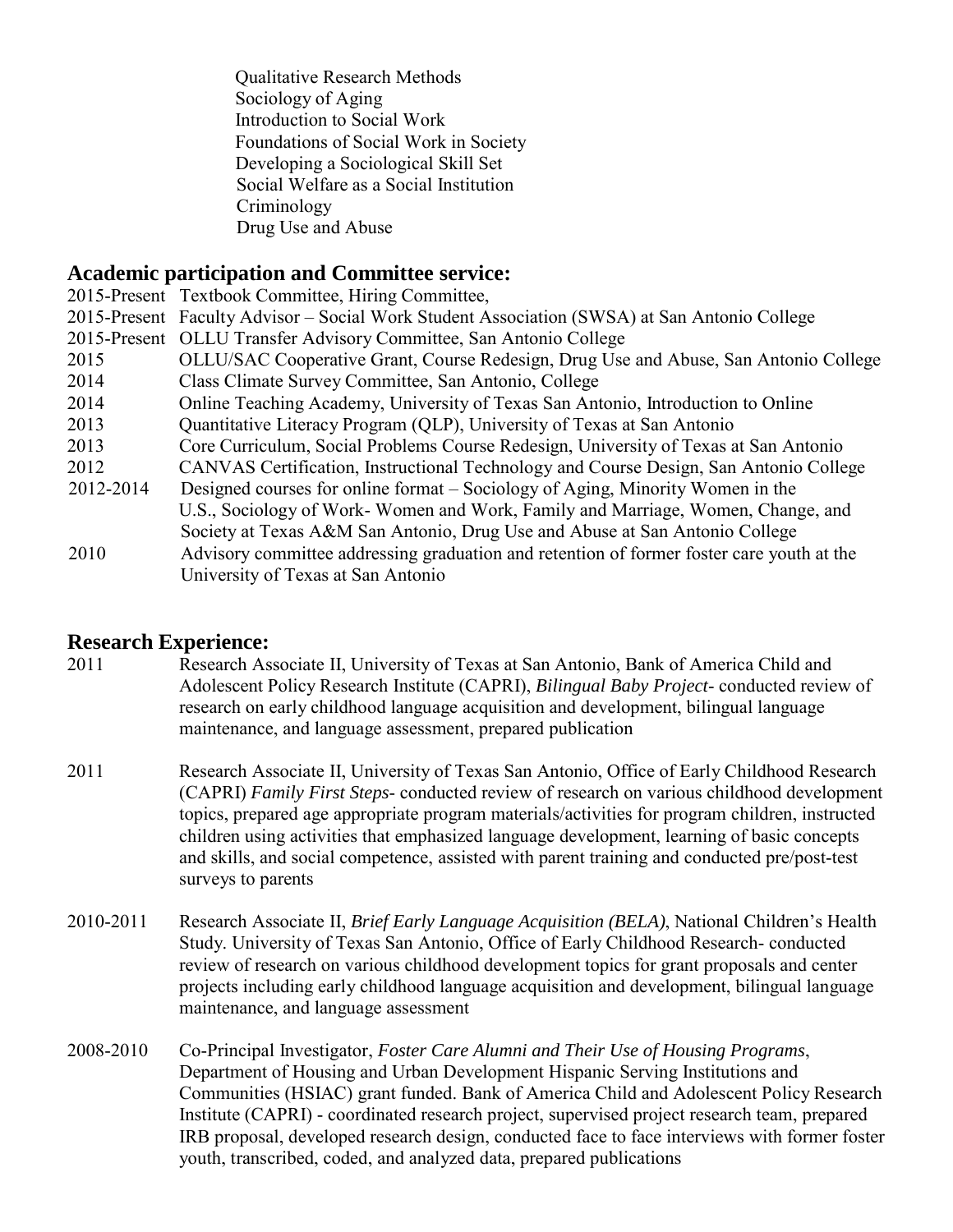| 2010 | Graduate Research Assistant, The Experiences of Elite Mexican Immigrants and their<br>Adolescent Children in a Hispanic Majority City, UTSA Mexico Center-conducted<br>interviews with elite Mexican transnational children                                                                                                                                                                                  |
|------|--------------------------------------------------------------------------------------------------------------------------------------------------------------------------------------------------------------------------------------------------------------------------------------------------------------------------------------------------------------------------------------------------------------|
| 2009 | Graduate Research Assistant, Homelessness and Conceptualization of Space in 'Urban-Space'<br>Context, Department of Housing and Urban Development Hispanic Serving Institutions and<br>Communities (HSIAC) grant funded qualitative project-conducted interviews with homeless<br>shelter residents                                                                                                          |
| 2009 | Graduate Research and Teaching Assistant, Project Coordinator- Strengthening Working<br>Families Financial Stability, United Way funded qualitative program evaluation of a<br>community financial security initiative-coordinated and supervised project evaluators,<br>transcribed, coded, and analyzed data, and executive editor on final report to funding agency                                       |
| 2008 | Graduate Research Assistant, United Way of Texas and Bexar County Parent-School-<br><i>Community Partnership</i> , United Way funded qualitative program evaluation of a parental<br>involvement initiative in an urban school district- conducted interviews and focus groups with<br>administrators and parents of Middle School Students, transcribed, coded, and analyzed data,<br>prepared publications |
| 2008 | Graduate Research Assistant, Bilingual Baby Project, Learning Informal and Formal<br>Environments (LIFE) - transcribed interviews, prepared publications                                                                                                                                                                                                                                                     |

### **Publications:**

- 2012 Angela Valenzuela, Harriett Romo, Emmanuel Garcia, and Beatrix Perez. 2012. "Institutional Barriers to Latino Achievement," In S. Nieto, M. Rivera, J. Irizarry and S. Quirones (eds). *Charting a New Course: Understanding the Sociocultural, Political, Economic and Historical Context of Latino/a Education in the United States*, Association of Mexican American Educators Journal, 6(3), Special Issue.
- 2011 Beatrix F. Perez, Harriett D. Romo. 2011. "School Mobility, Social Capital, and Educational Experiences of Latino Foster Care Youth," in L. E. Bass, D. A. Kinney (eds.) *The Well-Being, Peer Cultures and Rights of Children*, *Sociological Studies of Children and Youth*, 34(14), Emerald Group Publishing Limited, pp.27-49.
- 2010 Beatrix F. Perez and Harriett Romo. 2010. "Couch surfing" of Latino Foster Care Alumni: Reliance on Peers as Social Capital." *Journal of Adolescence,* 34 (2), pp. 239-248.

#### *Manuscripts in progress:*

Transitions of Foster Care: Social Capital of Latino Youth (in preparation for submission November 2016 to *Journal of Public Child Welfare*)

Hispanic Parent Strategies to Promote Bilingualism:" El que habla dos lenguas vale por dos"

"Where am I going to go?" Social Capital and Housing Options of Foster Care Alumni

The Impact of Mobility on Foster Care Youth: "It's time to get up and move because that's what the system teaches you"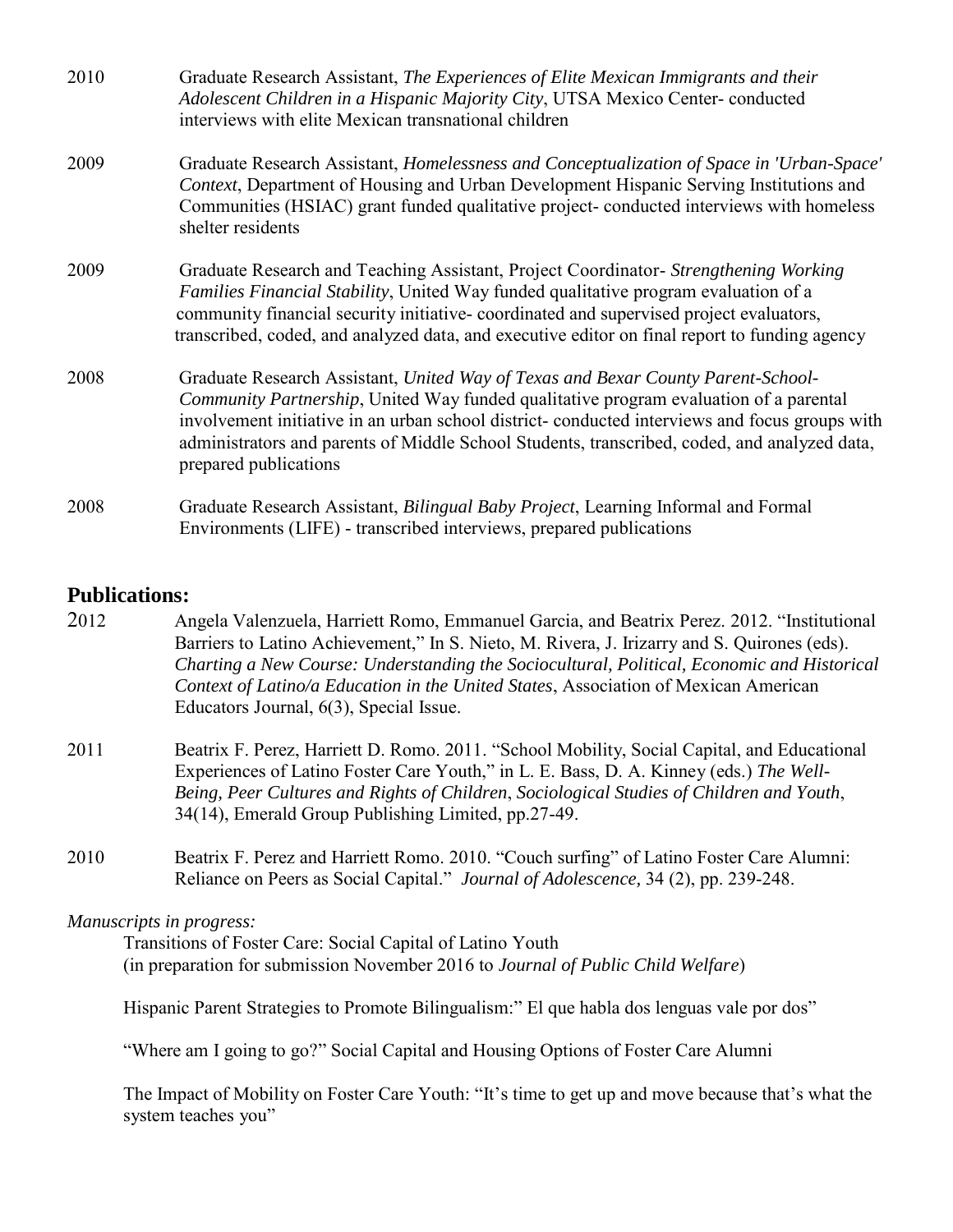Residential Mobility of Youth Transitioning from State Care and the Complexity of Reliance on Social Networks.

# **Professional Presentations and Conference Participation:**

| 2016 | The Association of Baccalaureate Social Work Program Directors, Inc. (BPD)- Dallas, TX,<br>professional development workshops/sessions. Supervised Social Work Student Association<br>attendees                                                                                                                                                                                                                                                                                                                                        |
|------|----------------------------------------------------------------------------------------------------------------------------------------------------------------------------------------------------------------------------------------------------------------------------------------------------------------------------------------------------------------------------------------------------------------------------------------------------------------------------------------------------------------------------------------|
| 2016 | American Educational Research Association (AERA) - Chicago, Il, professional development<br>workshops/sessions                                                                                                                                                                                                                                                                                                                                                                                                                         |
| 2015 | The Association of Baccalaureate Social Work Program Directors, Inc. (BPD), - Kansas City,<br>MO, professional development workshops/sessions.                                                                                                                                                                                                                                                                                                                                                                                         |
| 2014 | Society for Social Work and Research (SSWR) – San Antonio, TX – Conference Volunteer-<br>Registration, Hall Monitor, CEU Validator, professional development workshops/sessions                                                                                                                                                                                                                                                                                                                                                        |
| 2012 | Southwestern Social Science Association (SSSA), San Diego, CA - Sociology Affiliate (SSA)<br>Session Organizer & Chair-Social Problems; Executive Committee Student Representative                                                                                                                                                                                                                                                                                                                                                     |
| 2011 | Southwestern Social Science Association (SSSA), Las Vegas, NV- Sociology Affiliate (SSA)<br>Session Chair-Poverty and Homelessness; Executive Committee Student Representative                                                                                                                                                                                                                                                                                                                                                         |
| 2010 | Texas Reach Conference, attended state-wide post-secondary initiative for former foster care<br>youth in Texas, participated in an advisory committee addressing graduation and retention of<br>former foster care youth at the University of Texas at San Antonio                                                                                                                                                                                                                                                                     |
| 2010 | Beatrix F. Perez, Residential Mobility of Youth Transitioning from State Care and the<br>Complexity of Reliance on Social Networks. Paper presented.<br>Southwestern Social Science Association (SSSA), Houston, TX.                                                                                                                                                                                                                                                                                                                   |
| 2009 | Harriett Romo, Beatrix Perez, Carlos Valenzuela, Anabel Guerra, and Joel Tabar. Using A<br>Sociology Qualitative Research Methods Class to Evaluate a Publically Funded Program<br>Addressing Low-Income Families' Financial Assets. Paper presented.<br>Association of Applied and Clinical Sociology (AACS), San Antonio, TX.                                                                                                                                                                                                        |
| 2009 | Beatrix F. Perez and Harriett D. Romo. "Couch surfing" and Residential Mobility of Foster<br>Care Alumni: Impact of Peer Networks and Relationships. Paper presented.<br>American Sociological Association (ASA), San Francisco, CA.                                                                                                                                                                                                                                                                                                   |
| 2009 | Harriett D. Romo, Beatrix F. Perez, Angela Valenzuela and Emmanuel Garcia. "I would have<br>been all caught up, but they put me in those classes" Institutional and Structural Barriers to<br>Latino Achievement. In Charting a New Course: Understanding the Sociocultural, Political,<br>Economic and Historical Context of Latino/a Education in the United States. Presented with<br>the National Latino Education Research Agenda Project, Spencer Foundation<br>American Educational Research Association (AERA), San Diego, CA. |
| 2009 | Beatrix F. Perez and Harriett D. Romo. The Impact of Mobility on Foster Care Youth: "It's<br>time to get up and move because that's what the system teaches you." Paper presented.<br>Southern Sociological Society (SSS), New Orleans, LA.                                                                                                                                                                                                                                                                                            |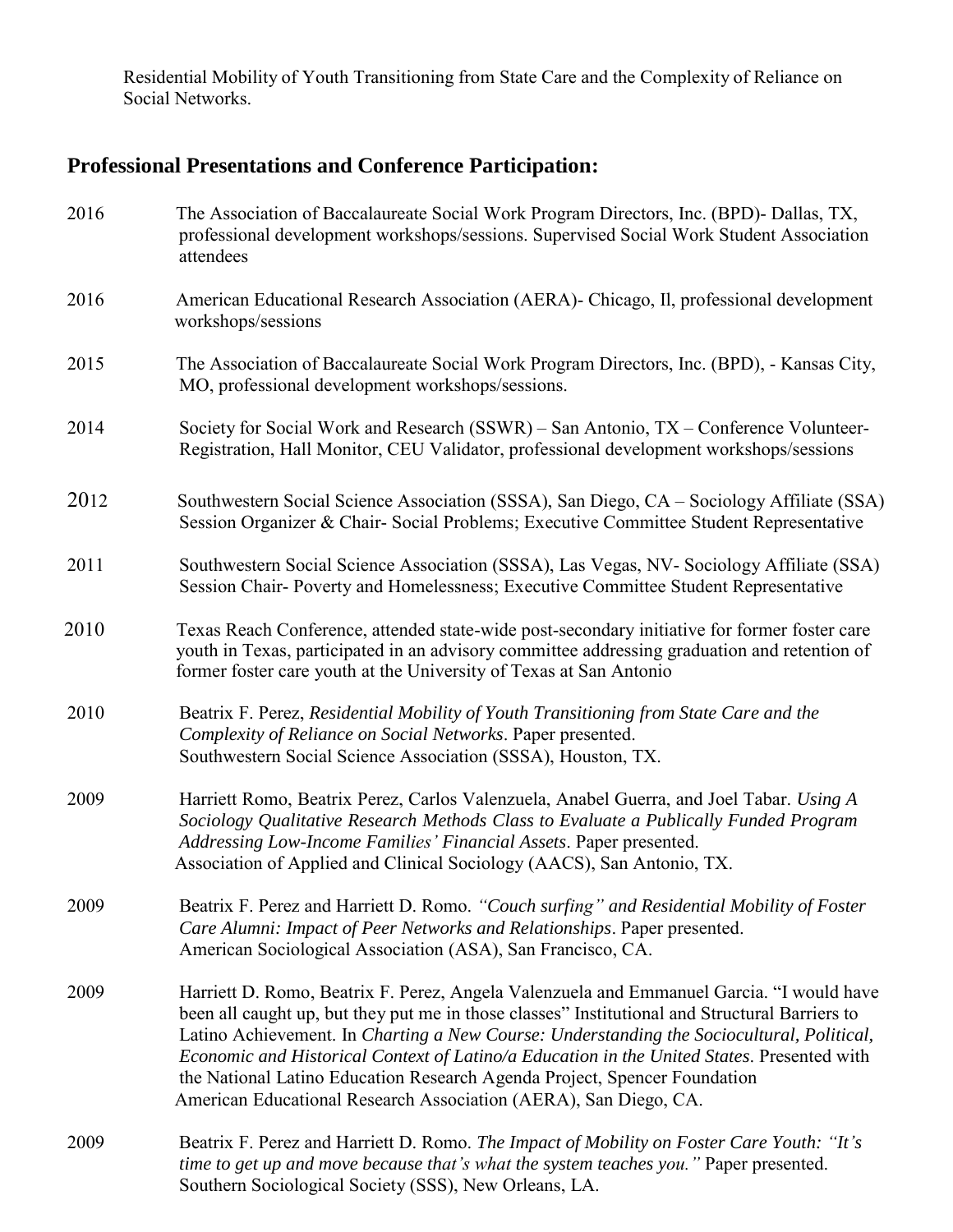| 2009                                        | Beatrix F. Perez and Harriett D. Romo. Transitions of Foster Care: Trajectories of Social<br>Capital. Paper presented. Southern Sociological Society (SSS), New Orleans, LA.                                         |
|---------------------------------------------|----------------------------------------------------------------------------------------------------------------------------------------------------------------------------------------------------------------------|
| 2009                                        | Beatrix F. Perez and Harriett D. Romo. "Where am I going to go?" The Impact of Housing<br>on Foster Care Alumni. Paper presented. Southwestern Social Science Association (SSSA),<br>Denver, CO.                     |
| 2009                                        | Beatrix F. Perez. School Mobility and Educational Experiences of Youth in Foster Care<br>Placements. Paper presented. Southwestern Social Science Association (SSSA), Denver, CO.                                    |
| 2009                                        | Beatrix F. Perez. "We are turning the Titanic" From "Partner Ship" to "Parent Ship",<br>Reversing Latino Parent Participation. Paper presented. American Educational Research<br>Association, (AERA), San Diego, CA. |
| 2008                                        | Beatrix F. Perez. The Impact of Homelessness and School Mobility on Academic<br>Achievement. Paper presented. Southwestern Social Science Association (SSSA), Las Vegas,<br>NV.                                      |
| <b>Community and Grantee Presentations:</b> |                                                                                                                                                                                                                      |

#### 2015 Bexar Area Agency on Aging – Alamo Area Council of Governments (AACOG) – Social Work perspectives and the Aging Community

- 2010 Hispanic Serving Institutions and Communities (HSIAC), Department of Housing and Urban Development (HUD), Office of University Partnerships, National Conference, University of Texas San Antonio
- 2010 Community presentation at Bank of America Child and Adolescent Policy Research Institute (CAPRI), University of Texas San Antonio, *Foster Care Alumni Project*.
- 2009 United Way Issues Council*, Financial Capacity Builders Initiative,* Final Report and Evaluation presentation
- 2008 Department of Housing and Urban Development (HUD), Office of University Partnerships, Hispanic Serving Institutions and Communities (HSIAC), 10th Anniversary Conference, San Juan, Puerto Rico. *Foster Care Alumni Project*.
- 2008 United Way Issues Council, *United Way of Texas and Bexar County Parent-School- Community Partnership,* Final Report and Evaluation presentation at Wheatley Middle School, San Antonio, TX.

### **Service and Community:**

- 2015, 2016 *Bexar Area Aging on Aging (BAAA) – Alamo Area Council of Governments (AACOG). Care Coordination*, Provided and coordinated services for elders age 60 and older and their caregivers, assisted as needed in providing assessments and reviewing services to individuals and with agencies. Provided resource referrals and information. Assisted as needed with Care Coordination programs such as the Back to School Voucher program serving grandparents and other elders raising children.
- 2004–2013 *Light the Borders Ministry* outreach, San Antonio, TX, Ministry and outreach to homeless individuals, *Destiny Park* - Early Childhood Sunday school teacher (2011-2012)
- 2008-2010 *Sociology Graduate Student Association*, University of Texas San Antonio-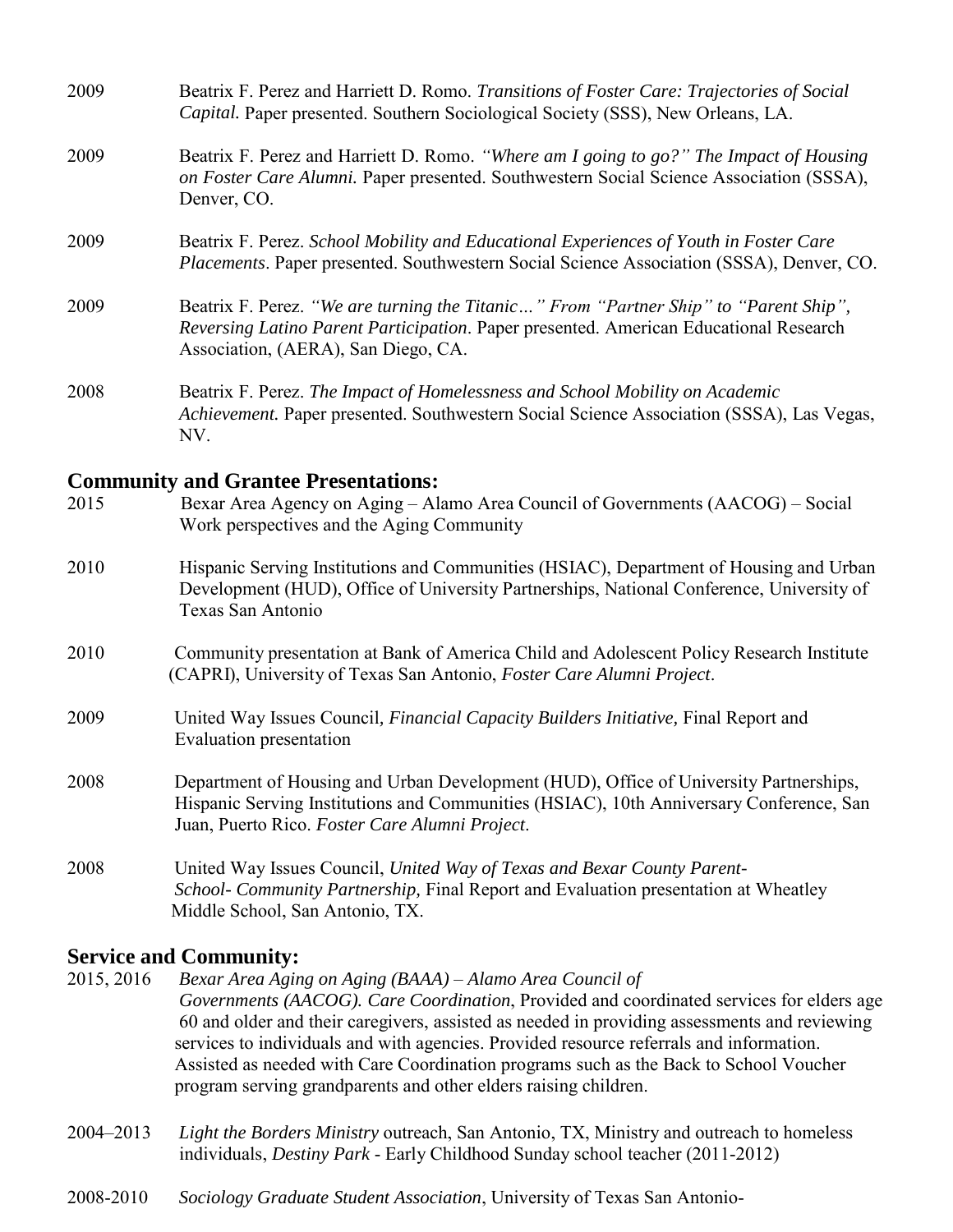Community/Academic & Professional Activities: Food and clothing outreach to street homeless and refugees in San Antonio, SAISD Transitions Program outreach for homeless students

1995-2004 *Apostolic Faith Mission*- Portland, OR,

Homeless shelter spiritual counseling, outreach to foreign merchant mariners, food and clothing outreaches to Makah Indian reservation in WA, migrant outreach in Oregon, Sunday school bus driver, youth camp counselor, nursery care provider (infants to 5), youth mentor, assistance to elderly, spiritual counseling to incarcerated individuals, patient family liaison Kaiser Sunnyside Hospital in Clackamas, OR.

### **Awards, Fellowships, and Recognition:**

- 2014 Phi Kappa Phi National Honors Society
- 2011 2013 Southwestern Social Science Association (Southern Sociological Association), Executive Committee Student Representative- Represented student member interests on council, attended council meetings, actively encouraged student conference participation by contacting universities and students across the U.S., served as student liaison at annual conference and student social events, served as mentor to first time participants
- 2010 Alpha Kappa Delta International Sociology Honors Society
- 2009 Alpha Chi National Honors Society
- 2009-2010 Awarded stipends for professional conference participation, Bank of America Child and Adolescent Policy Research Institute (CAPRI), University of Texas at San Antonio
- 2008-2010 Awarded Stipends for professional conference participation, Department of Sociology, University of Texas at San Antonio
- 2008-2010 Sociology Graduate Student Association (SGSA), University of Texas at San Antonio *President & Academic Coordinator* – Represented the organization on-campus, organized academic resources for students including conference funding, fellowship opportunities, scholarships, grants, served as the Primary Contact for the SGSA and for the University, organized annual Student Research Colloquium, facilitated SGSA meetings and events on and off-campus, assisted faculty with implementing and facilitating a new chapter of Alpha Kappa Delta (AKD) International Sociology Honors Society, Alpha Xi of Texas, at the University of Texas at San Antonio, conducted initial AKD recruitment of new members

*Vice President & Community Outreach Coordinator* – Organized volunteer opportunities for the SGSA such as outreach to homeless individuals and refugee families and children, donations to SAISD Transitions Program for homeless students, recruited student volunteers, and assisted with coordination of social events and fundraising opportunities to support community projects.